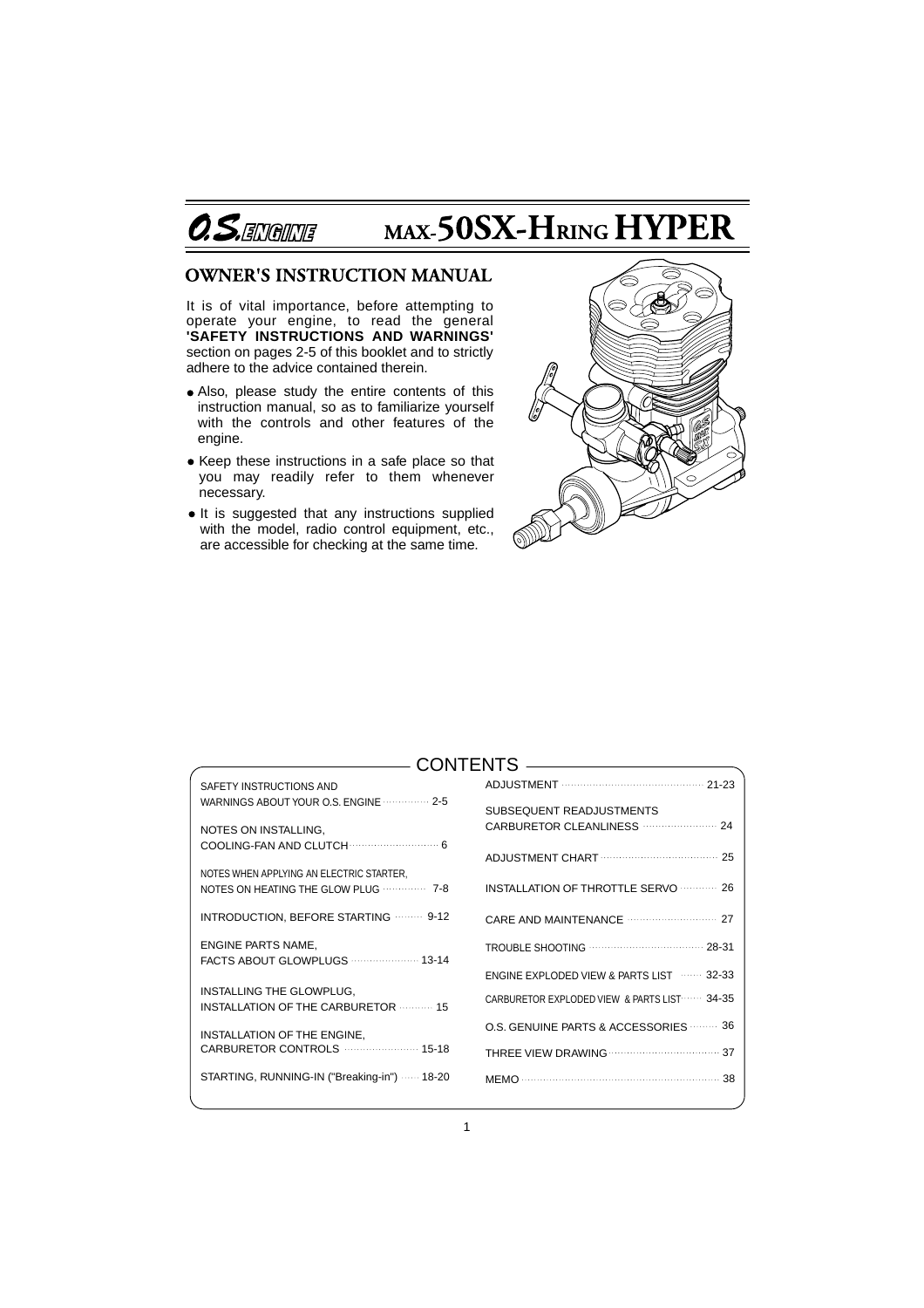# **SAFETY INSTRUCTIONS AND WARNINGS ABOUT YOUR O.S. ENGINE**

**Remember that your engine is not a "toy", but a highly efficient internalcombustion machine whose power is capable of harming you, or others, if it is misused.**

**As owner, you, alone, are responsible for the safe operation of your engine, so act with discretion and care at all times.**

**If at some future date, your O.S. engine is acquired by another person, we would respectfully request that these instructions are also passed on to its new owner.**

**The advice which follows is grouped under two headings according to the degree of damage or danger which might arise through misuse or neglect.**

2

# $\sqrt{}$  **WARNINGS**  $\sqrt{}$   $\sqrt{}$  **NOTES**

**These cover events which might involve serious (in extreme circumstances, even fatal) injury.**

**These cover the many other possibilities, generally less obvious sources of danger, but which, under certain circumstances, may also cause damage or injury.**

#### **!�WARNINGS** • Never touch, or allow any **A • Model engines generate • Model engine fuel is poison-• object to come into contact with, the rotating parts. ous. Do not allow it to come into contact with the eyes or mouth. Always store it in a clearly marked container and out of the reach of children. Model engine fuel is also highly flammable. Keep it away from open flame, excessive heat, sources of sparks, or anything else which might ignite it. Do not smoke or allow anyone else to smoke, near to it. considerable heat. Do not touch any part of your engine until it has cooled. Contact with the muffler (silencer), cylinder head or exhaust header pipe, in particular, may result in a serious burn. Never operate your engine in an enclosed space. Model engines, like automobile engines, exhaust deadly carbonmonoxide. Run your engine only in an open area.**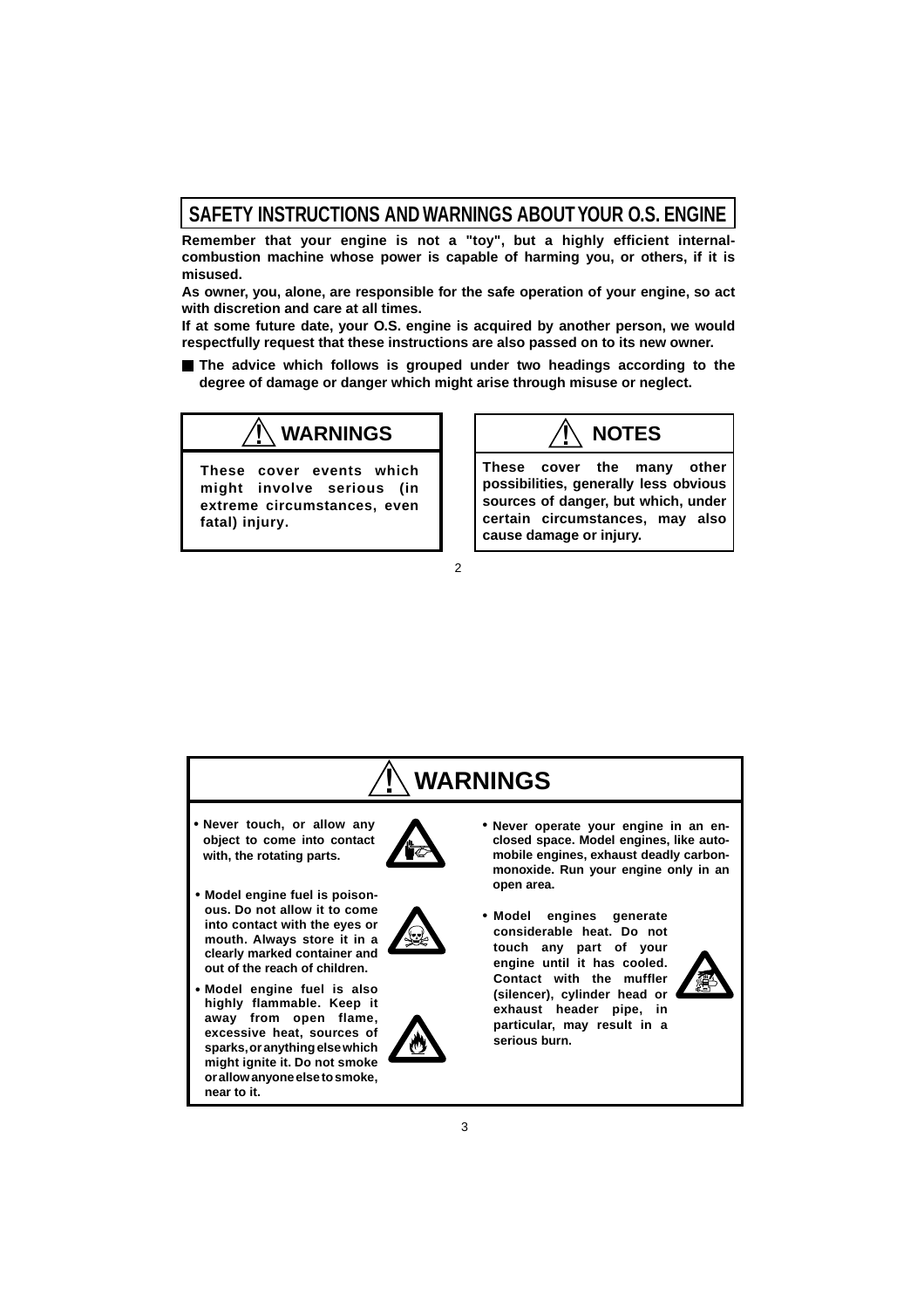# **!� NOTES**

- **•** These engine were designed for model helicopters. Do not attempt to use it for any other purpose.
- **•** Mount the engine in your model securely, following the manufacturers' recommendations, using appropriate screws and locknuts.
- **•** Install an effective silencer (muffler). Frequent close exposure to a noisy exhaust (especially in the case of the more powerful high-speed engines) may eventually impair your hearing and such noise is also likely to cause annoyance to others over a wide area.
- Check the linkage to the throttle arm before **•** each flight.
- Avoid sudden high r.p.m. immediately after the **•** engine is started, as the clutch will engage and you may be struck by the rotor.
- **•** After starting the engine, carry out any needlevalve readjustments after stopping the rotor by closing the throttle to the lowest r.p.m.. Stop the engine before attempting to make other adjustments to the carburetor.
- **•** Use an electric starter. The wearing of safety glasses is also strongly recommended. Press the rotor head down securely.
- Take care that the glow plug clip or battery **•** leads do not come into contact with rotating parts.
- Adjust the throttle linkage so that the engine **•** stops when the throttle stick and trim lever on the transmitter are fully retarded. Alternatively, the engine may be stopped by cutting off the fuel supply. Never try to stop the engine physically.

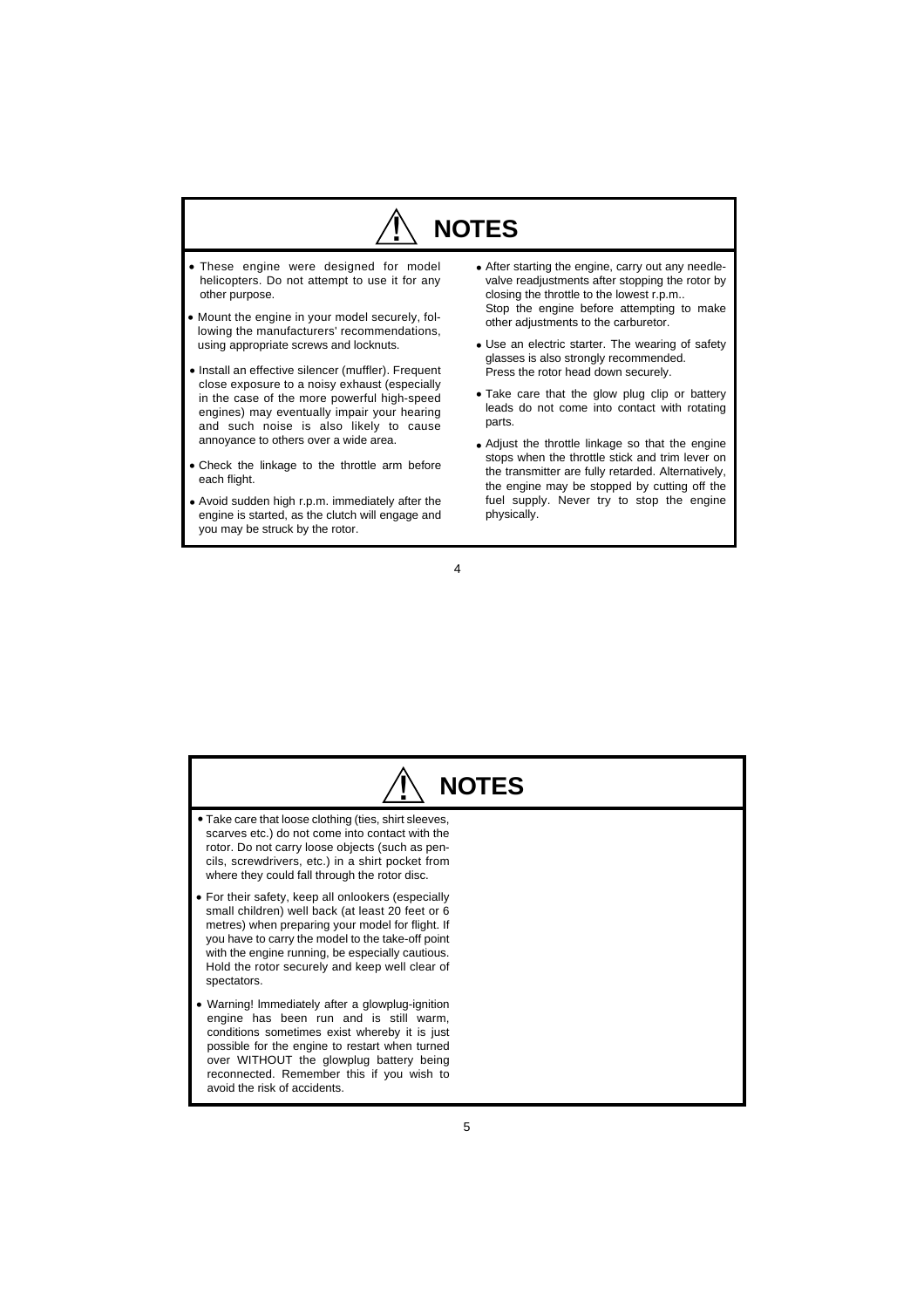### **Notes on installing cooling-fan and clutch Application is as follows:**

**Do not use a tool which locks piston when installing a cooling-fan and clutch, or top of the piston may be damaged. Also, do not insert a screw driver or the similar into the exhaust port.**



**It is recommended to use Crankshaft Clamp 3246 (Code No.71530400) available as an optional tool.** 

**It is made of durable engineering plastic and locks the crankshaft without risk of damage to any part of the engine.**

● Remove the crankcase rear cover plate from the engine and rotate the crankshaft to the bottom dead center (BDC) position.

**.** Insert the crankshaft clamp so that its grooved portion surrounds the crankpin and lower end of the connecting rod and securely tighten the fan or clutch onto the crankshaft.



6

# **NOTES WHEN APPLYING AN ELECTRIC STARTER Because of this initial tightness, a standard electric starter may have difficulty in rotating the engine when cold, before it has been adequately run-in. In this case, use a high-torque type starter. Do not over-prime. This could cause hydraulic lock and damage the engine on application of the electric starter. If over-primed, remove glowplug, close needle-valve and apply starter to pump out surplus fuel. Cover the head with a rag to prevent pumped out fuel from getting into your eyes.**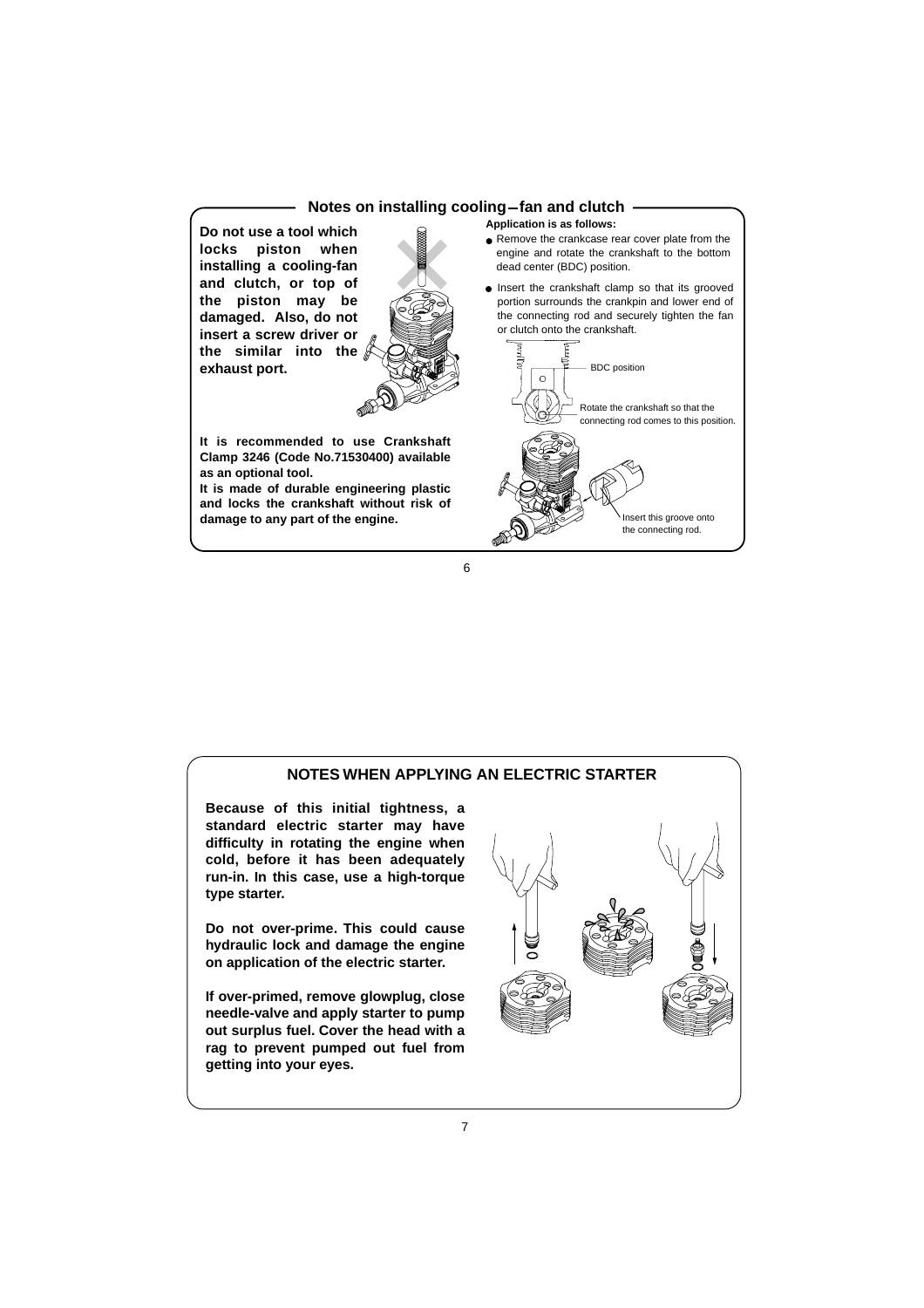# **NOTE**

**As delivered, the engine has the carburetor lightly fit into the intake. Secure it changing the angle according to the model.**

# **Note on heating the glow plug**

**The heatsink head on the engine is treated with Alumite which does not conduct current. Therefore, when heating a glow plug, connect one lead to the glow plug and the other to the head of cover plate retaining screw.**



8

# **INTRODUCTION**

**This is the increased power version of the 50SX-H RING whis is developed expressly for F3C M class helicopter competition utilizing 0.50 cubic inch engines.**

**Blue Alumite heatsink head increases cooling capacity. Newly designed combustion chamber shape offers stable output both at hovering and high speed. The 60LH caburetor has a big 10mm bore which contributes the power increase.**

### **STANDARD ACCESSOIES**

- Glow Plug No.8
- **•** Instruction manual

#### **BEFORE STARTING**

Tools, accessories, etc.The following items are necessary for operating the engine.

#### **If thems necessary for starting**

**Glow Plug** O.S. No.8 is supplied with the engine.

#### **Battery leads**

These are used to conduct current from the battery to the glowplug. Basically, two leads, with clips, are required, but, for greater convenience, twin leads with special glowplug connectors, as shown on the right, are commercially available.

#### **Glowplug battery**

The power source for heating the glowplug may be either a large heavy-duty 1.5volt dry cell, Ni-cd battery or glowplug Igniter.





Battery leads

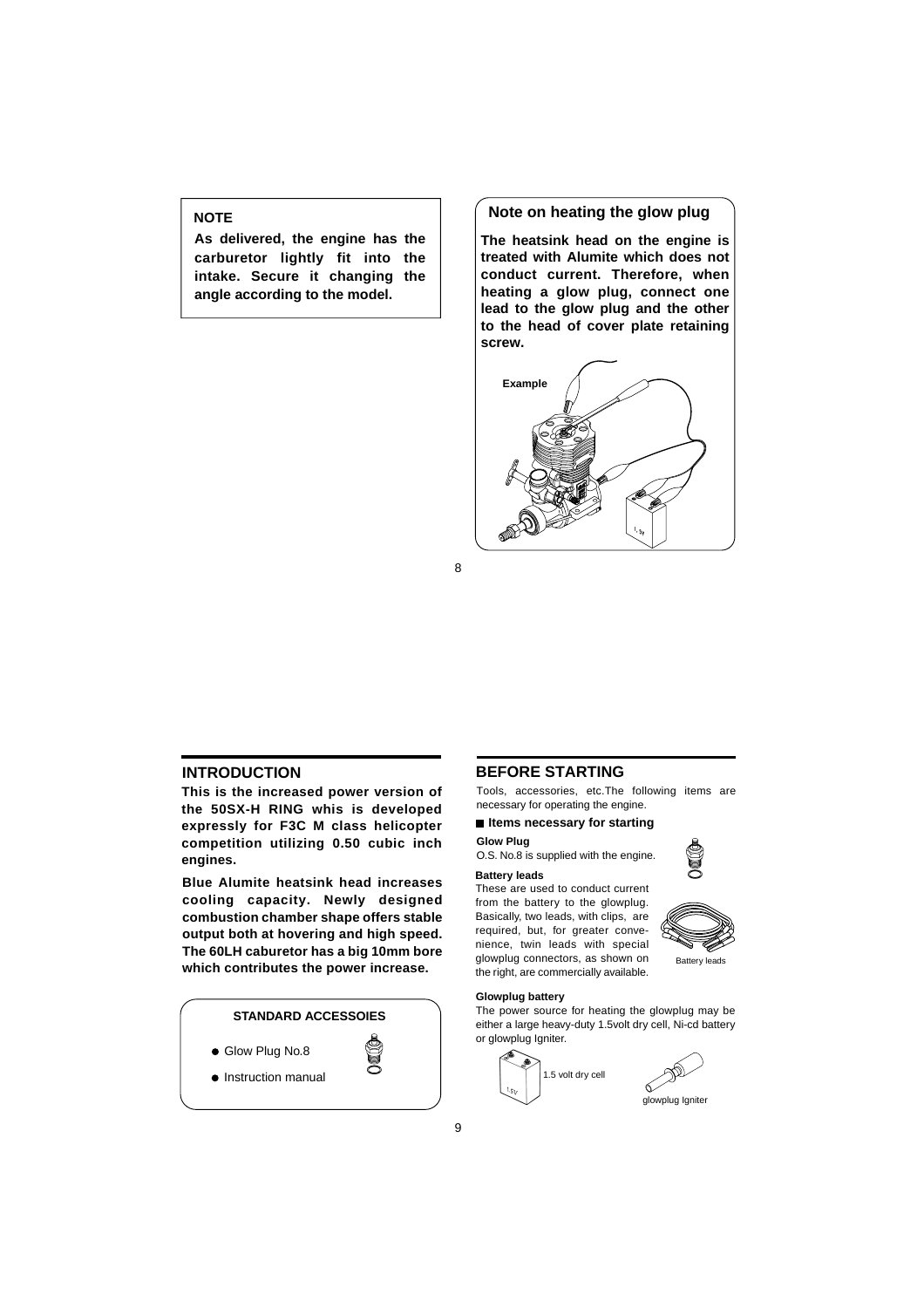

into the shaft cup to turn the engine.

#### **Electric starter and starter battery**

An electric starter is recommended for starting.



#### **Fuel**

Select, by practical tests, the most suitable fuel from among the best quality fuels available in your country for helicopter use. For the best throttle response, a fuel containing 10% to 30% nitromethane is preferable. Lubricants may be either castor-oil or a suitable synthetic oil (or . a blend of both) provided that they are always of top quality. For consistent performance and long engine life, it is essential to use

fuel containing AT LEAST 18% lubricant by volume. Some fuels containing coloring additives tend to deterriorate and may adversely affect running qualities. If in doubt compare to a fuel known to be good.



#### **Reminder!**



**Model engine fuel is poisonous. Do not allow it to come into contact with the eyes or mouth. Always store it in a clearly marked container and out of the reach of children.**

**Model engine fuel is also highly flammable. Keep it away from open flame, excessive heat, sources of sparks, or anything else which might ignite it. Do not smoke, or allow anyone else to smoke, near to it.**

10

#### **Fuel Pump**

Alternatively, one of the purposemade manual or electric fuel pumps may be used to transfer fuel directly from your fuel container to the fuel tank.



#### **O.S. Super Filter (Fuel Can Filter)**

Install a filter to the outlet tube of your refueling container to prevent entry of foreign matter into fuel tank. O.S. 'Super Filters' (large and small) are available as optional extras.

#### **Fuel Filter**

It is recommended to install a good inline filter between the fuel tank and ക് carburetor to prevent entry of foreign matter into the carburetor.

#### **Silicone Fuel Line**

Heatproof silicone tubing of approx. 5mm o.d. and 2.5mm i.d. is required for the connection between the fuel tank and engine.



#### **Hex Wrench**

Necessary for engine installation. 1.5mm, 2mm, 2.5mm, 3mm



#### **Phillips Screwdriver**

No.1, No.2, etc.

**Screwdriver**

Necessary for carburetor adjustments. No.1, No.2, etc

@



# **Socket Wrenches**

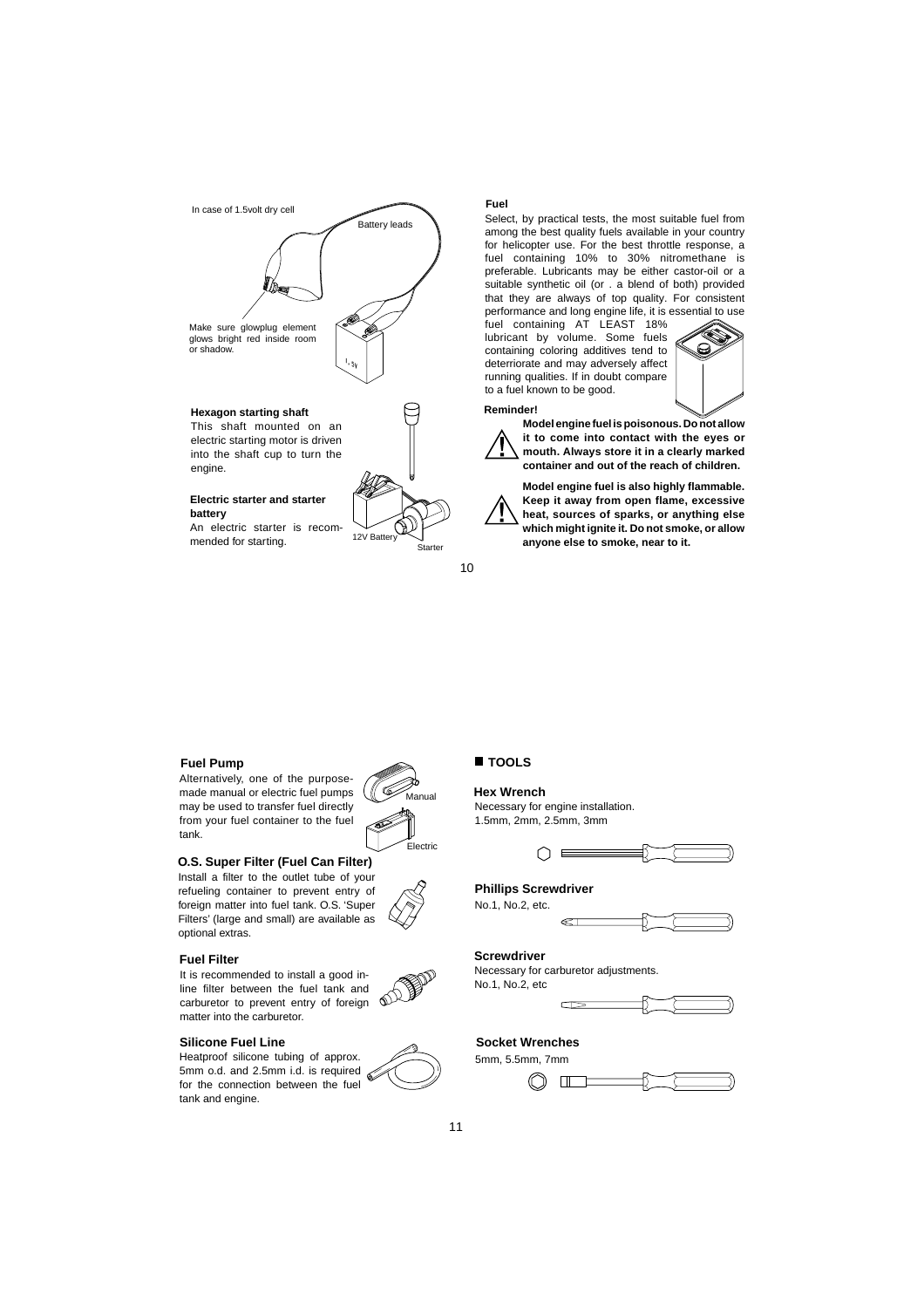### **LONG SOCKET WRENCH WITH PLUG GRIP**

Recommended for easy removal and replacement of the angled and recessed glowplug, the O.S.Long Socket Wrench incorporates a special grip.



# **End Wrenches**

8mm, 13mm, 14mm, etc.





# **ENGINE PARTS NAME**

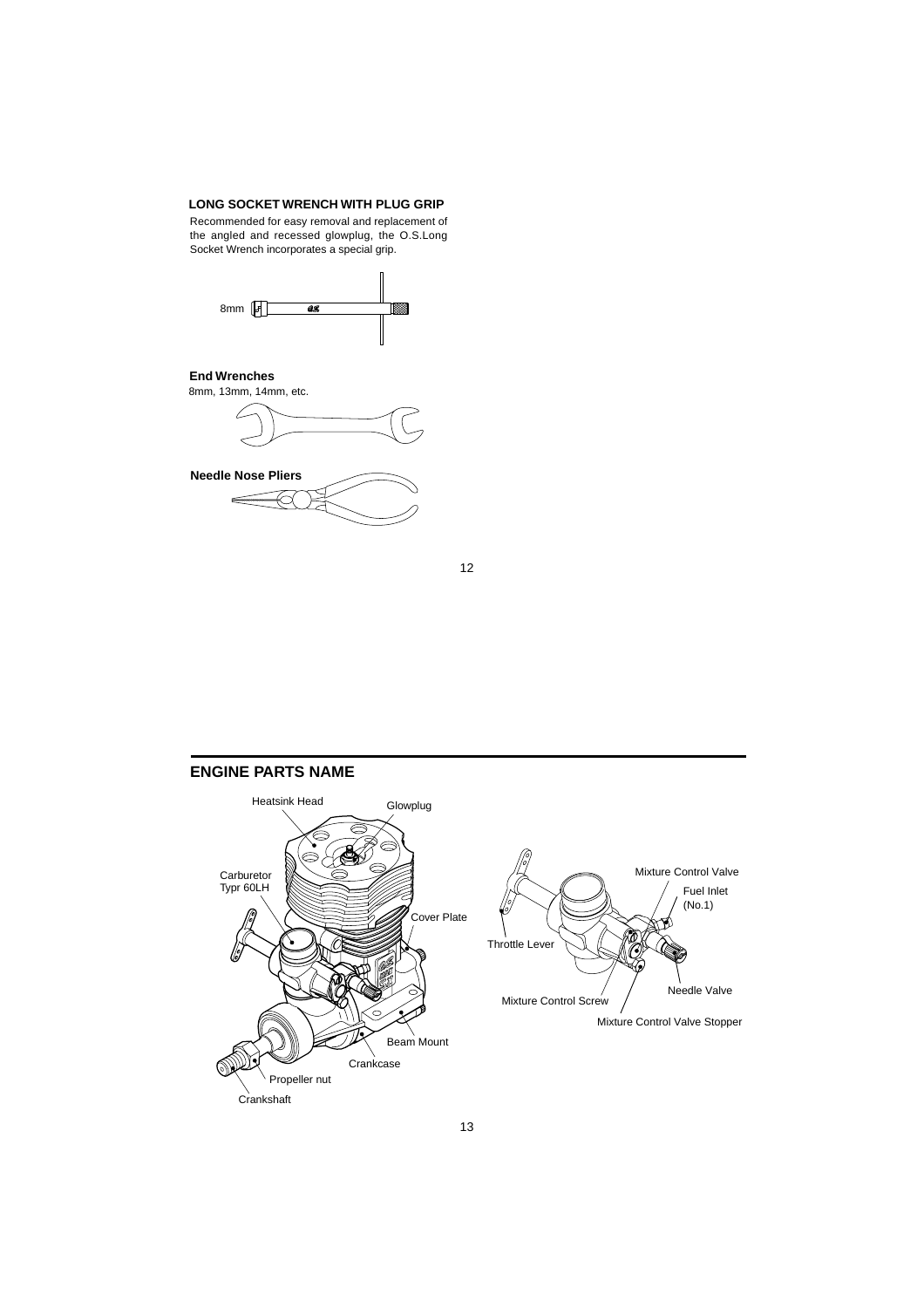# **FACTS ABOUT GLOWPLUGS**

Since the compatibility of glowplug and fuel may have a marked effect on performance and reliability, it may be worthwhile to choose the R/C type plug found most suitable after tests. Recommended O.S. plugs are No.8, A5 and A3. Carefully install plug finger-tight, before final tightening with the correct size plug wrench.

#### **The role of the glowplug**

With a glowplug engine, ignition is initiated by the application of a 1.5-volt power source. When the battery is disconnected, the heat retained within the combustion chamber remains sufficient to keep the plug filament glowing, thereby continuing to keep the engine running. Ignition timing is 'automatic' : under reduced load, allowing higher rpm, the plug becomes hotter and, appropriately, fires the fuel/air charge earlier; conversely, at reduced rpm, the plug become cooler and ignition is retarded.

#### **Glowplug life**

Particularly in the case of very high performance engines, glowplugs must be regarded as expendable items.

However, plug life can be extended and engine performance maintained by careful use, i.e.:

- $\bullet$  Install a plug suitable for the engine.
- Use fuel containing a moderate percentage of nitromethane.
- Do not run the engine too lean and do not leave the battery connected while adjusting the needle.

# **When to replace the glowplug**

Apart from when actually burned out, a plug may need to be replaced because it no longer delivers its best performance, such as when:

- Filament surface has roughened and turned white.
- Filament coil has become distorted.
- Foreign matter has adhered to filament or plug body has corroded.
- Engine tends to cut out when idling.
- Starting qualities deteriorate.

#### 14

# **INSTALLING THE GLOWPLUG**

Install washer on glowplug and insert carefully into Heatsink-head, making sure that it is not cross-threaded before tightening firmly.



#### **INSTALLATION OF THE CARBURETOR**

**As delivered, the engine has its carburetor lightly fitted into its intake boss. Secure it as follows.**

- Loosen the retainer screw, rotate the carburetor to 1. its correct position and press it well down into the intake boss, compressing the rubber gasket as shown in the sketch, before re-tightening screw.
- 2. Rotate the retainer screw gently until it stops, then tighten a further 90-120 degrees. Do not over-tighten the screw as this will damage the carburetor body.



# **INSTALLATION OF THE ENGINE**

The under-surfaces of all O.S. engine beam mounting lugs are precision machined flat and exactyly parallel to the engine's horizontal axis. It is essential that the engine mounts in the model are also accurately made and aligned. If they are not, they will cause stress and distortion within the engine itself, probably resulting in loss of performance and internal damage. The recommended screws for securing the engine to the engine mounts in the model are 3mm or 4-40 steel Allen type. It is also advisable to use lock washers or LOCTITE to prevent nuts from loosening.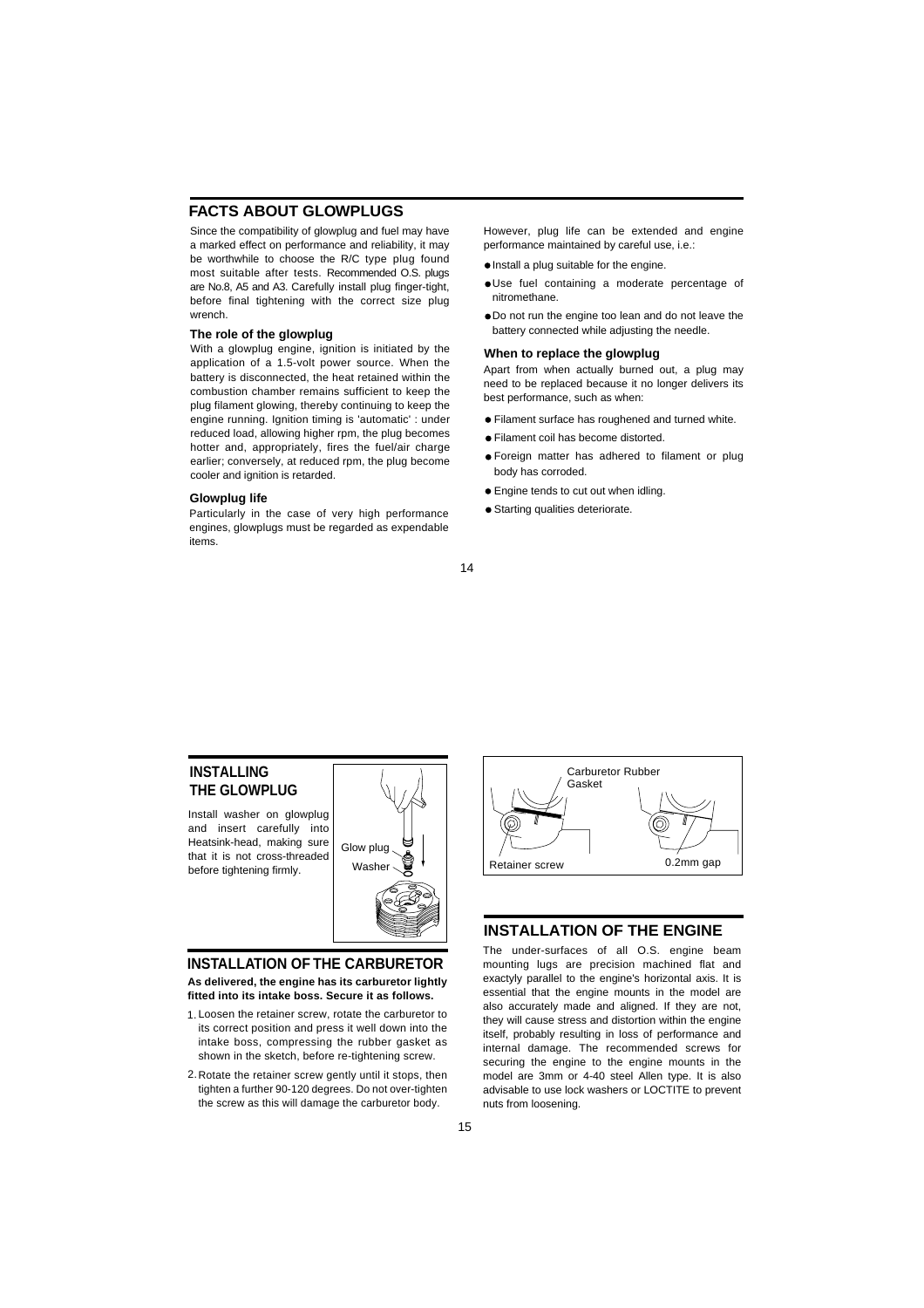

### **CARBURETOR CONTROLS**

With a fixed-wing model, power failure is rarely a serious threat to the safety of the aircraft since it can usually glide down to a safe landing. In a helicopter, on the other hand, it is vitally imporant that the engine keeps running and that there is a quick and reliable response to the throttle in order to ensure safe ascent and descent of the model.

#### **The Needle Valve: Two adjustable controls are provided on this carburetor.**

When set to produce maximum power at full throttle, this establishes the basic fuel/air mixture strength. This is then maintained by the carburetor's automatic mixture control system to cover the engine's requirements at reduced throttle settings.

**The Mixture ControlScrew (Mixture Control Valve):**

For adjusting the mixture strength at part-throttle and idling speeds, to obtain steady idling and smooth acceleration to medium speeds. The Mixture Control Valve has been factory set for the approximate best result. First, run the engine as received, and re-adjust the Mixture Control Valve only when necessary.





#### **NOTE**

**LOCTITE, it may initially feel stiff, and it is suggested to use a littli larger screwdriver. The screw can be turned only 90 degrees either way. Do not force to turn further, or it may break or cause trouble.**



#### **BASIC POSITION OF MIXTURE CONTROL SCREW (Mixture Control Valve)**

As delivered, the Mixture Control Screw is positioned at approximately the center as shown in the sketch. Mixture gets lean when the Mixture Control Screw is turned right, while mixture gets rich when the Mixture Control Screw is turned left.

With a model helicopter, adjustments vary with combined various factors such as climatic conditions, fuel, muffler, main rotor, weight of the model, gear ratio, etc. Therefore, Mixture Control Screw position varies with each model and set- up, and it is normal **As the idle mixture control screw is installed with** if the Mixture Control Screw position is off the center.

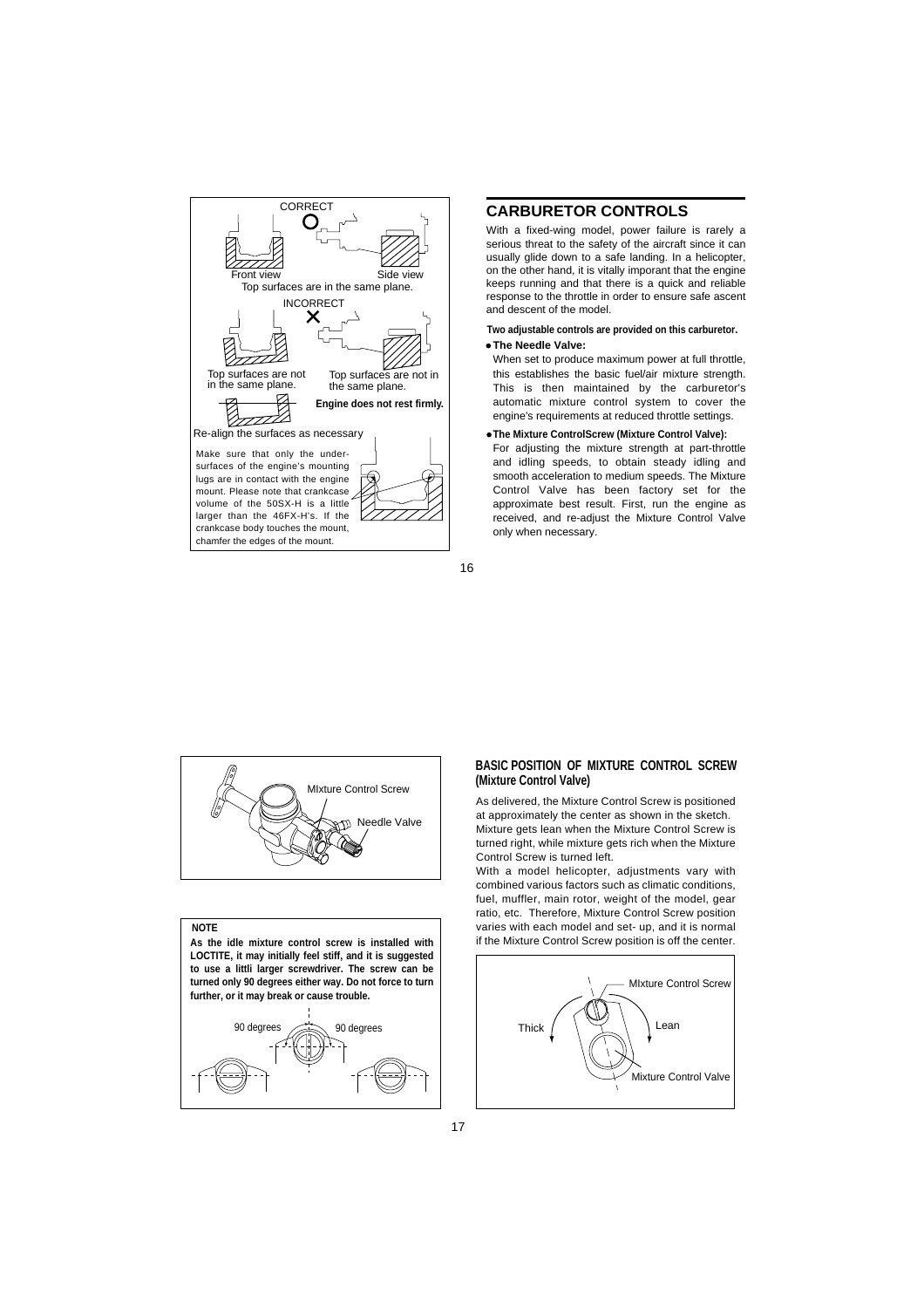#### **Graduations on the carburetor body**



As shown in the sketch, the carburetor has graduation marks. When the triangle mark on the carburetor rotor meets the most right mark, throttle is fully closed. When the triangle mark meets the top mark, throttle is fully open. The range is 86 degrees. You may use other three marks as the reference marking of throttle opening to your preference when hovering.

#### **WARNING!**

**Never try to check the triangle mark position while the engine is running and rotor is**

**rotating, or you may be hit by rotating rotor which results in serious injury. Stop the engine and rotor before checking the triangle mark position.**

#### **STARTING**

in the sketch.

Be sure to use a muffler pressurized fuel feed. Use the same fuel as you intend to employ for actual operation of your model.

#### 1. **Opening and closing of the Needle-Valve**

Turn the needle clockwise to m close the needle-valve, and turn the needle counter-clockwise to open the needle-valve as shown



Firstly, turn the needle clockwise slowly until it stops. The position it stops is the fully closed position of the needle-valve. Make note this position for reference.. Open the needle-valve 1.5 turns.

3. **Preparation of the starter**

Install the starting shaft to the starter securely. Poor installation will allow the shaft to swing which can be dangerous.



Open Close

- 4. **Checking the rotating direction of the starter** Make sure that the starter rotates
- in the direction shown in the sketch. If the direction is reverse, reverse the leads on battery.
- 5. **Inserting the starter shaft** Insert the starting shaft into the shaft cup securely.
- 6. **Priming**

Without heating the glowplug, open the throttle a little from the idle position. Turn the engine using the starter until the fuel is seen to reach the carburetor.

**Preparation of starting** 7.

Make sure that the transmitter throttle stick is at the fully closed position and the throttle trim at center position, and make sure that idle-up switch on the transmitter is off. Hold the rotor head by hand so that rotor cannot rotate when the engine is Started. Also, steady the model with a foot on the landinggear skid.



**Starting** 8.

18

Connect the battery to the glowplug and start the engine by applying the starter. When started, switch off the starter and withdraw the starting shaft after making sure the rotation of the starter shaft stops.

**Stopping the engine** 9.

Fully pull down the throttle trim on the transmitter.

#### **In case the engine does not stop.**

Hold the rotor head, and pinch the silicone tube to stop the fuel supply. If it still does not stop, pull off the fuel tubing from the carburetor.

It is necessary to readjust the throttle linkage so that the carburetor rotor is fully closed when the throttle stick and throttle trim on the transmitter are fully pulled Down.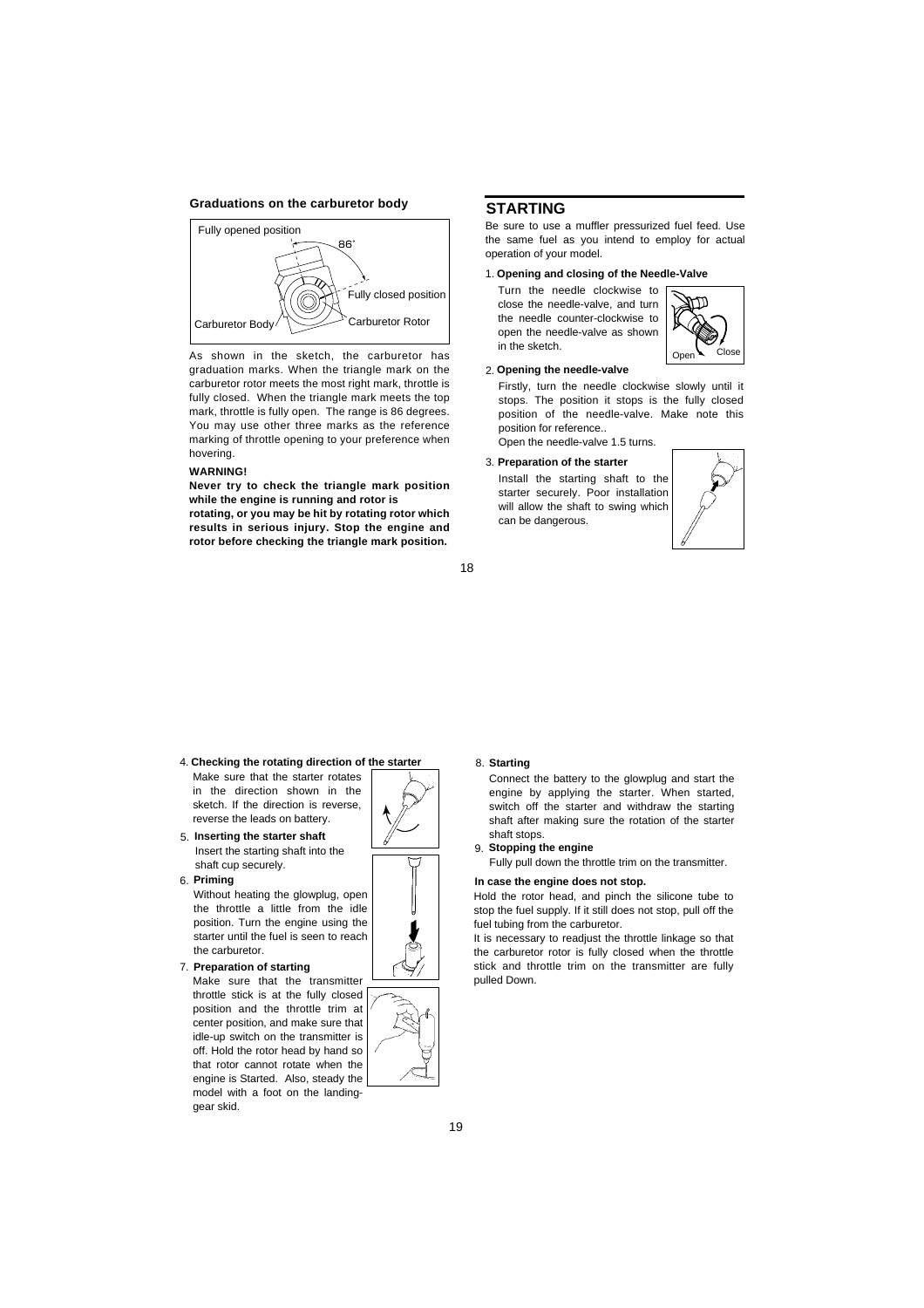#### **NOTE:**

**If the throttle response is poor or the engine stops due to a temporarily over-rich mixture immediately after the engine is started, pinch the fuel line for one or two seconds until the engine r.p.m. increase and the engine runs steadily.** 

#### **Reminder!**

**Never touch, or allow any object to come into contact with, the rotating rotor. !�**

#### **RUNNING-IN ("Breaking-in")**

All internal-combustion engines benefit, to some degree, from extra care when they are run for the first few times known as running-in or breaking-in. This is allows the working parts to mate together

under load at operating temperature.

However, because O.S. engines are made with the aid of the finest modern precision machinely and from the best and most suitable materrials, only a very short and simple running-in procedure is required and can be carried out with the engine installed in the modle. For the first few flights with a new engine i.e. while the engine is being run-in set the needle-valve for a slightly rich mixture not excessively rich as this may result in poor throttle response and cause the engine to stope. About 1.5 turn open from the nomal setting will usually suffice.

 $20$ 

#### **ADJUSTMENT**

The following adjustments are approximately correct when using a fuel containing 18-25% lubricant and 10-30% nitromethane.

Bear in mind that fuels containing relatively large percentages of power-boosting nitromethane operate at richer mixture settings than are needed for mild fuels and will, therefore, require the Needle Valve to be readjusted accordingly. The type and percentage of lubricant used is also a factor here, as noted later in these instructions.

**This carburetor is not equipped with a throttle stop screw. Instead, idle speed is adjusted by means of the throttle trim lever on the transmitter.**

A This enables the full r.p.m. range, from idle to full power, to be controlled by the throttle stick, and then allows the engine to be stopped, from the transmitter, by closing the throttle completely with the trim lever.

Set up the throttle linkage as follows:

With the transmitter throttle trim lever fully retarded, adjust the throttle servo linkage so that the throttle rotor is (a) fully open when the transmitter throttle stick is fully advanced and (b) fully closed (i.e. engine stopped) when the stick is fully retarded. The idle speed is then set by advancing the throttle trim lever to the point where the engine runs, steadily and reliably,at the desired idle speed.

- As a safety measure, first check the transmitter B controls, including the throttle stick and trim lever positions, and hold the main rotor securely before starting the engine.
- Warm the engine by allowing it to idle for about 30 C seconds. If the engine stops, advance the throttle trim lever slightly to increase the idle rpm. Then open the throttle sufficiently to 'float' the model above the ground.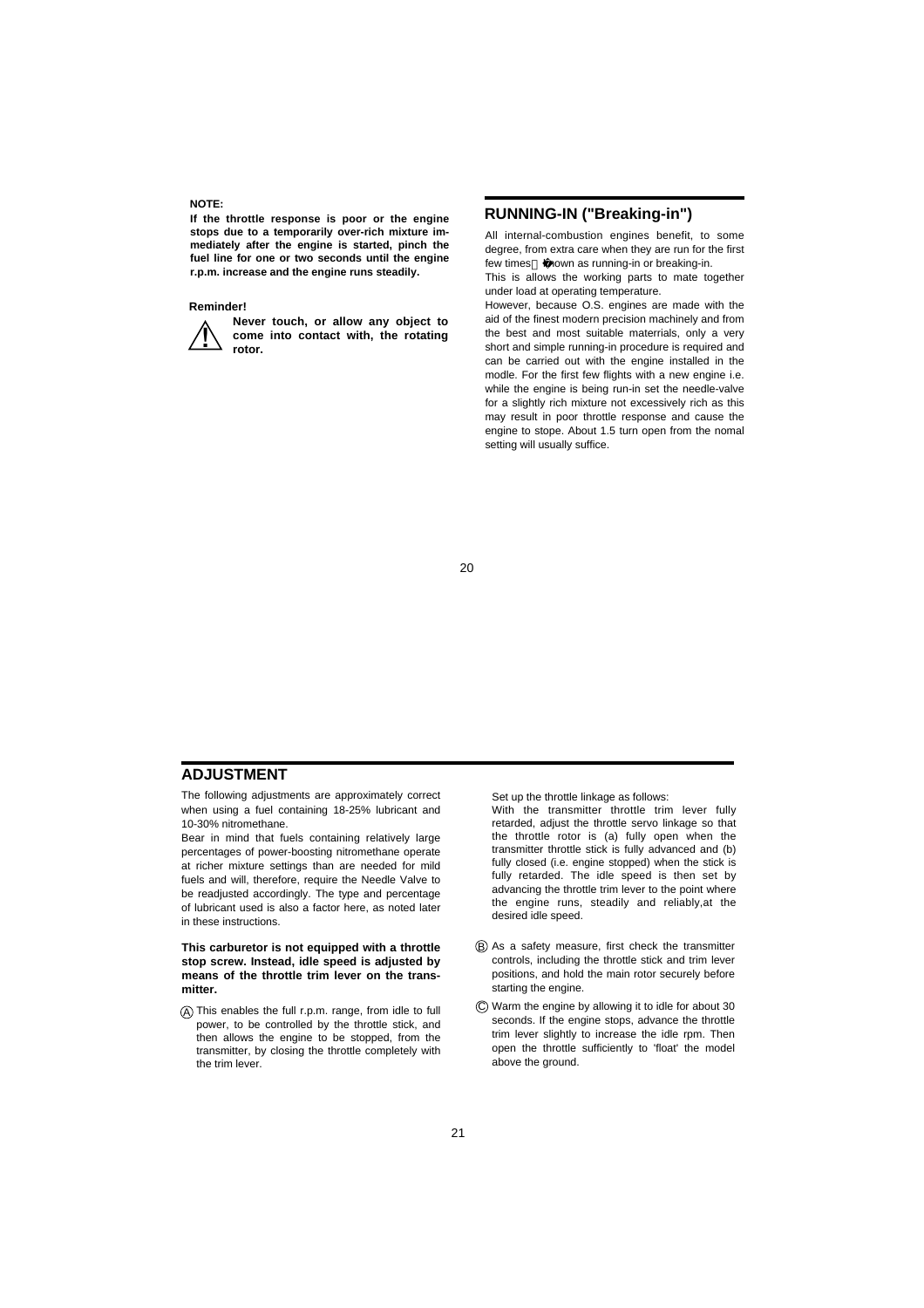- $\widehat{\mathsf{D}}$  If, at this time, the engine is slow to pick up and produces an excess of exhaust smoke, the mixture is too rich. Correct this condition by turning the Mixture Control Screw clockwise. lf the mixture is extremely rich, engine rpm will become unstable : opening the throttle will produce a great deal of smoke and rpm may drop suddenly or the engine may stop. This condition may also be initiated by an excessively prolonged warming-up period.
- $E$ ) If, on the other hand, the mixture is too lean, this will be indicated by a marked lack of exhaust smoke and a tendency for the engine to cut out when the throttle is opened. ln this case, turn the Mixture Control Screw counter-clockwise to enrich the mixture.
- F) Turn the Mixture Control Screw 5 degrees at a time.
- Having provisionally set the idle mixture, the next G step is to adjust the mixture for hovering flight.
- $\Theta$  Hover the model and actuate the throttle to observe response over the medium speed range. lf the engine smokes excessiveIy and throttle response is poor, the mixture is too rich ; in which case, land the model and turn the Needle Valve clockwise. Do not close the NeedIe Valve too much, keeping it a little on the rich side at this stage
- $\overline{I}$ ) If, on the other hand, hovering is not stable and response to the throttIe is over-sensitive, or if the engine tends to overheat, this indicates that the mixture is too lean and should be corrected by turning the Needle Valve counter-clockwise.
- When satisfactory hovering flight has been J achieved, land the modeI again and re-check the engine's idle qualities.
- K) After about 10 seconds of idling, open the throttle to 'float' the model. lf the transition is smooth, the idle mixture is O.K. If the symptoms of either rich or Iean running are observed, readjust the Mixture Control Screw accordingly.
- $\square$  Now adjust the Needle Valve to achieve the best performance when the model is flying at full throttle. lf, at full throttle, acceleration is poor, the

22

exhaust unduly smoky and the model fails to reach expected straight line speed, the mixture is too rich and the Needle Valve setting will need to be reduced. If, however, after smoothly accelerating to satisfactory high-speed straight and level flight, power is lost when the model is puIled up into a climb, the mixture is too lean. ln this case, land the model immediately and readjust Needle Valve to a richer setting.

- M) Now re-check hovering performance and, if necessary, fine-tune the mixture for hovering flight.
- For helicopters, good throttle response at medium N r.p.m. (e.g.hovering speeds) is most important, since this is a power range widely used in helicopter flight. The optimum fuel/air mixture strength at medium speeds is dependent on obtaining balanced adjustment of both the Needle Valve and the Mixture Control. lf both controls are already at their optimum setting, some modification to these settings may be necessary to achieve satisfactory mid-range throttle response, but such readjustments should onIy be made within the range where idle reliability and highspeed performance are not unduly compromised.

Readjustments should therefore be carried out as follows:

- O lf the mid-range throttle response is not rapid and positive (indicating a rich mid-range mixture), turn the Needle Valve 2 or 3 clicks clockwise, or turn the Mixture Control Screw 1-3 degrees cIockwise.
- P) If, on the other hand, the response to mid-range throttle movement is too sensitive (indicating a lean mid-range mixture), turn the Needle Valve 2 or 3 clicks counter-clockwise or turn the Mixture Control Screw 1-3 degrees counter-clockwise.
- Throttle response at hovering speeds is aIso Q affected by the reIationship of the main rotor pitch angle to throttle opening. If the optimum mid-range throttle response cannot be obtained by the carburettor adjustments described above, try adjusting the helicopter's pitch control characteristics.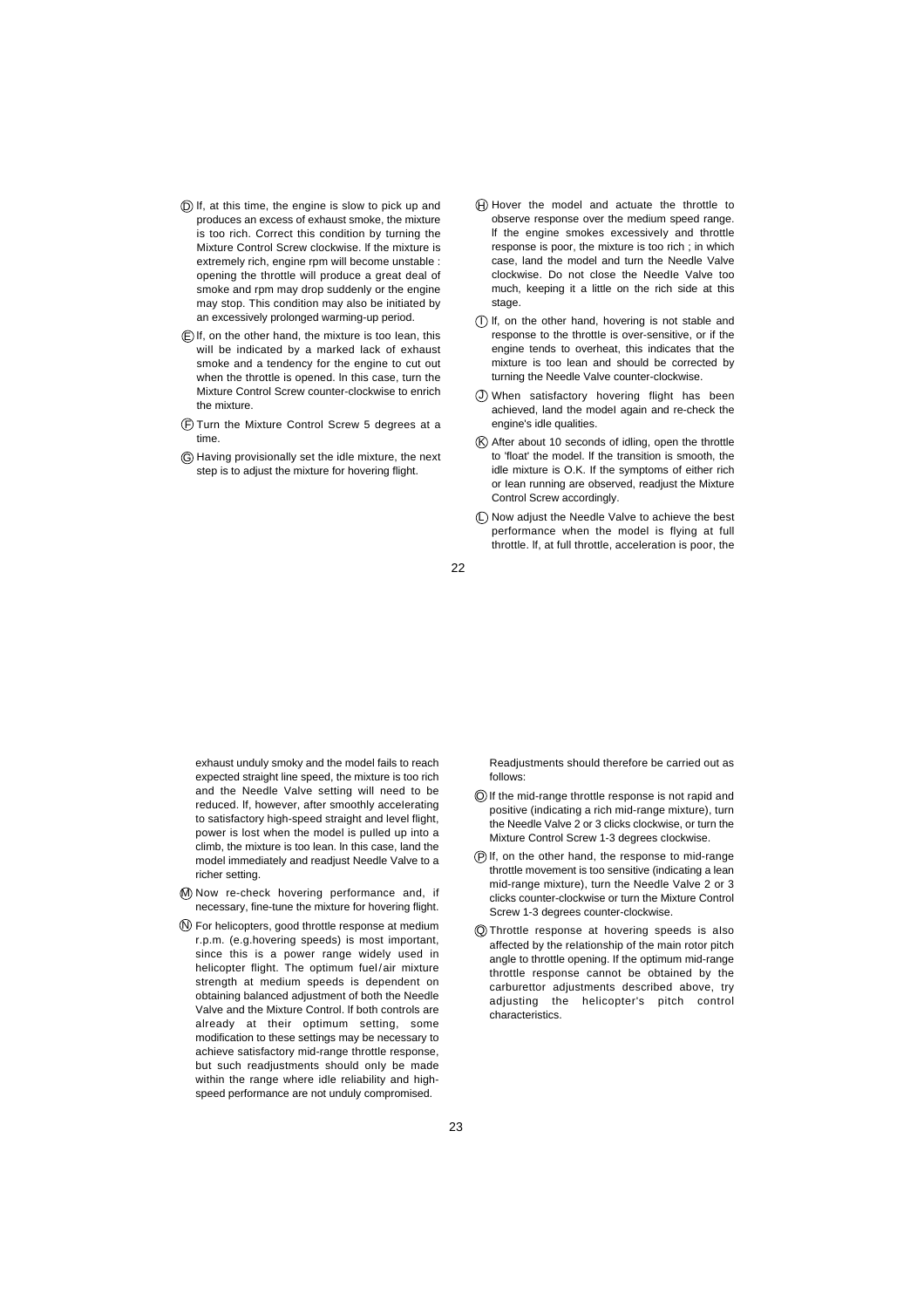# **SUBSEQUENT READJUSTMENTS**

Once the engine has been run-in and the carburetor controls properly set up, it should be unnecessary to alter the mixture settings, except to make minor adjustments to the Needle Valve occasionally, to take account of variations in climatic conditions.

The use of a different fuel, however, particularly one containing more, or less, nitromethane and / or a different type or proportion of lubricating oil, is likely to call for some readjustment of the Needle-Valve.

Remember that, as a safety measure, it is advisable to increase the Needle Valve opening by an extra half-turn counter-clockwise, prior to establishing a new setting. The same applies if the silencer type is changed. A different silencer may alter the exhaust pressure applied to the fuel feed and call for a revised Needle-Valve setting.

The use of a different glowplug, or changes to the mainrotor and its pitch angles may also require compensating carburetor readjustments.

#### **CARBURETOR CLEANLINESS**

The correct functioning of the carburetor depends on its small fuel orifices remaining clear. The minute particles of foreign matter that are present in any fuel can easily partially obstruct these orifices and upset mixture strength so that engine performance becomes erratic and unreliable. It is recommended that fuel be passed through a filter when the tank is filled and that a good in-line filter is installed between the fuel tank and carburetor and, furthermore, that this filter is frequently cleaned to remove dirt and lint that accumulates on the filter screen. Finally, occasionally remove the needle-valve holder from the carburetor as shown in Photo and extract any remaining foreign matter that may have lodged in the location shown in right.

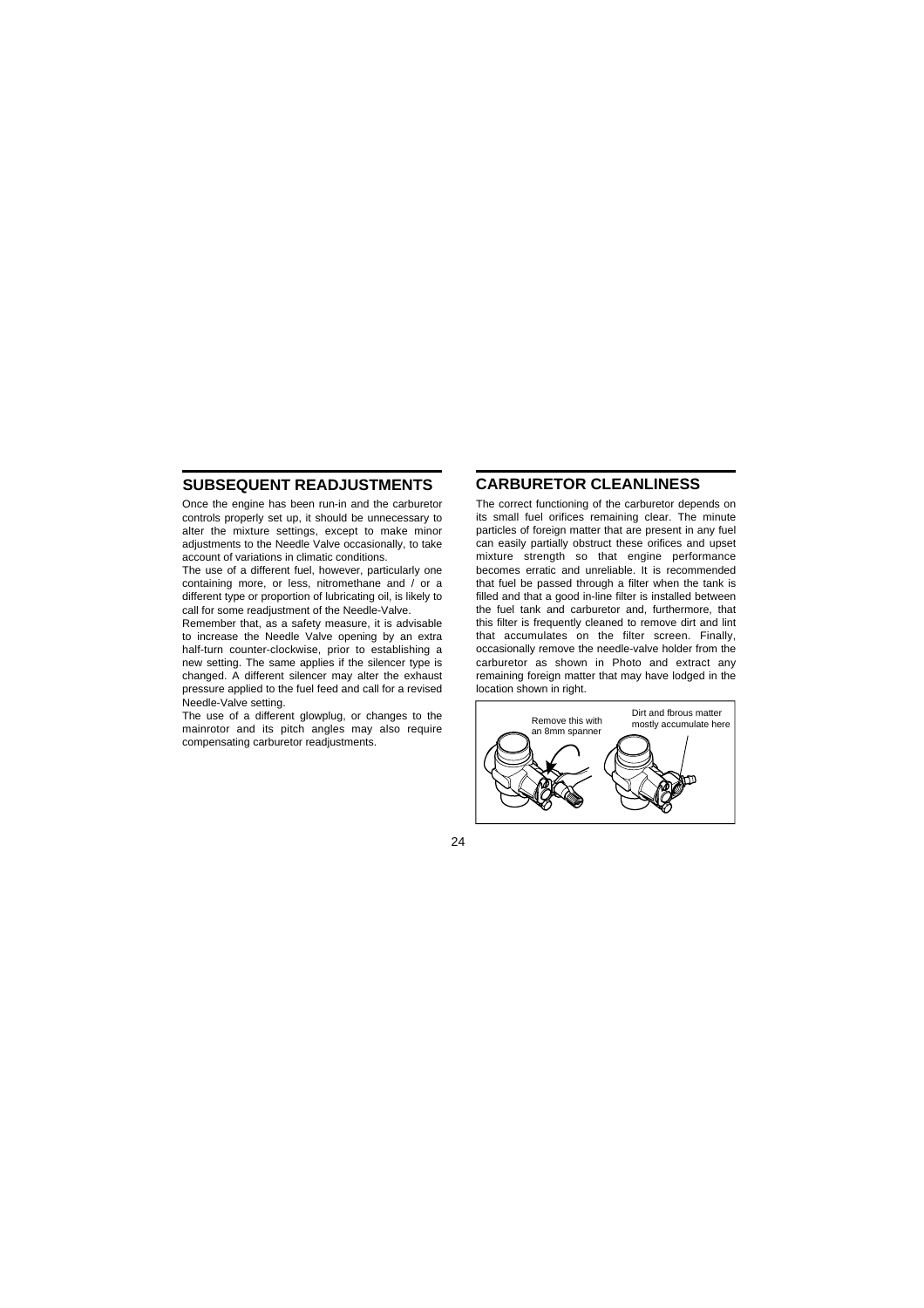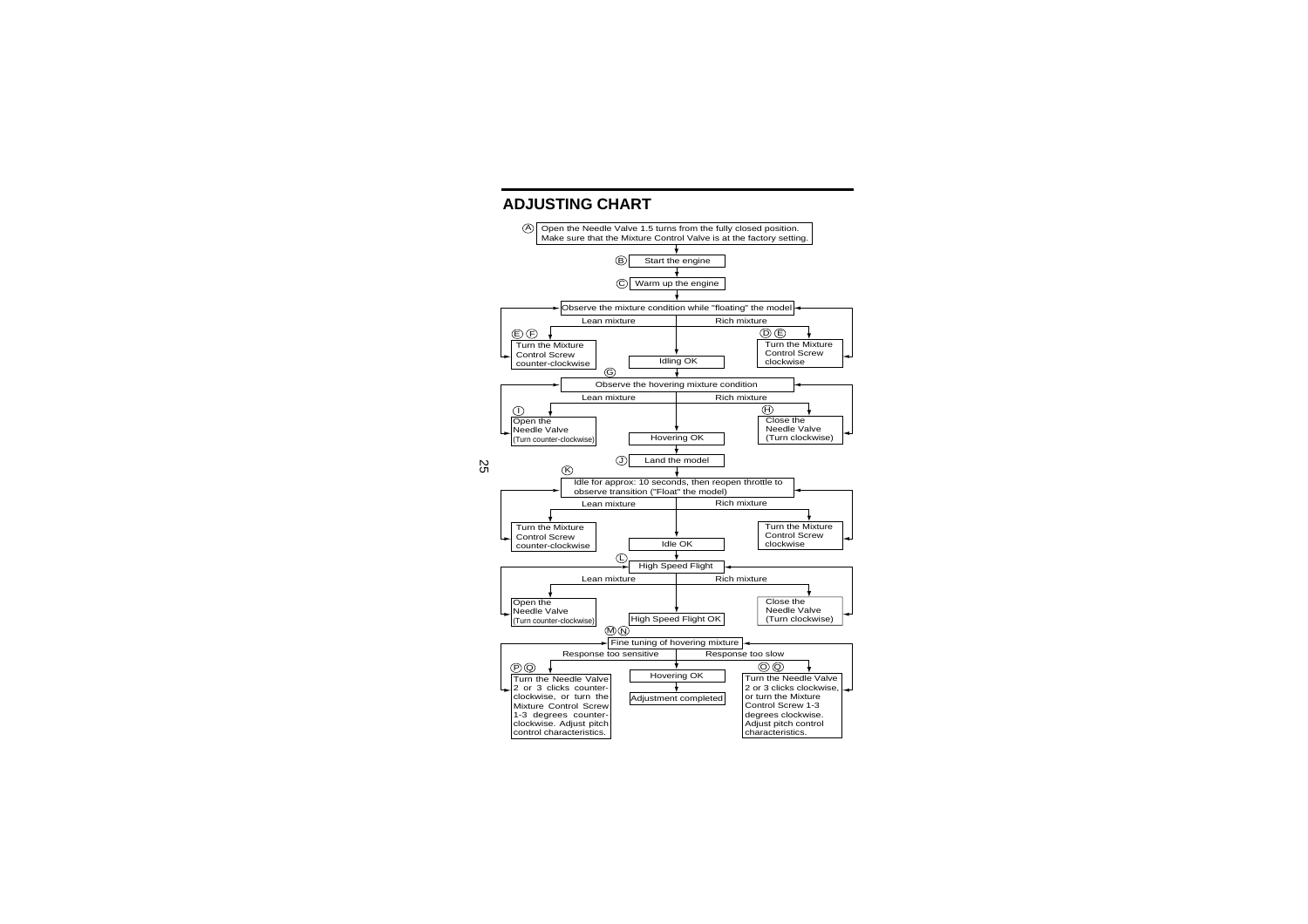# **INSTALLATION OF THROTTLE SERVO**

**After the engine is installed in the helicopter, please observe the following recommendations when linking the throttle servo to the carburetor.**



Locate the servo so that its output arm and the throttle pushrod are, as close as possible, directly in line with carburetor's throttle arm, as shown.



Throttle control rod A and B should be equal of length. Set the linkage so that the servo output arm and throttle arm become parallel when the throttle stick on the transmitter is at middle position. If differential throttle movement is required, make necessary adjustment at the transmitter.

26

#### **CARE AND MAINTENANCE**

- 1. The minute particles of foreign matter, that are present in any fuel may, by accumulating and partially obstructing fuel flow, cause engine performance to become erratic and unreliable. O.S. 'Super-Filters' (large and small)are available, as optional extras, to deal with this problem. One of these filters, installed on the outlet tube inside your refueling container, will prevent the entry of foreign material into the fuel tank. It is also recommended that a good in-line filter be installed between the tank and carburetor.
- 2. Do not forget to clean the filters regularly to remove dirt and lint that accumulate on the filter screens. Also, clean the carburetor itself occasionally.
- 3. At the end of each operating session, drain out any fuel that may remain in the fuel tank. Next, energize the glowplug and try ot restart the engine to burn off any fuel that may remain inside the engine. Repeat this procedure until the engine fails to fire. Remove the glowplug and eject any remaining fuel/oil residue by rotating the engine with an electric starter for 4 to 5 seconds while the engine is still warm.

1. The minute particles of foreign matter, that are 4. Finally, inject some after-run oil into the engine. Rotate the engine a few times by hand, to make sure that it is free, and then with an electric starter for 4 to 5 seconds to distribute the oil to all the working parts.

#### **Note:**

**Do not inject after-run oil into the carburetor as this may cause the O-rings inside the carburettor to deteriorate.**

These procedures will reduce the risk of starting difficulties and of internal corrosion after a period of storage.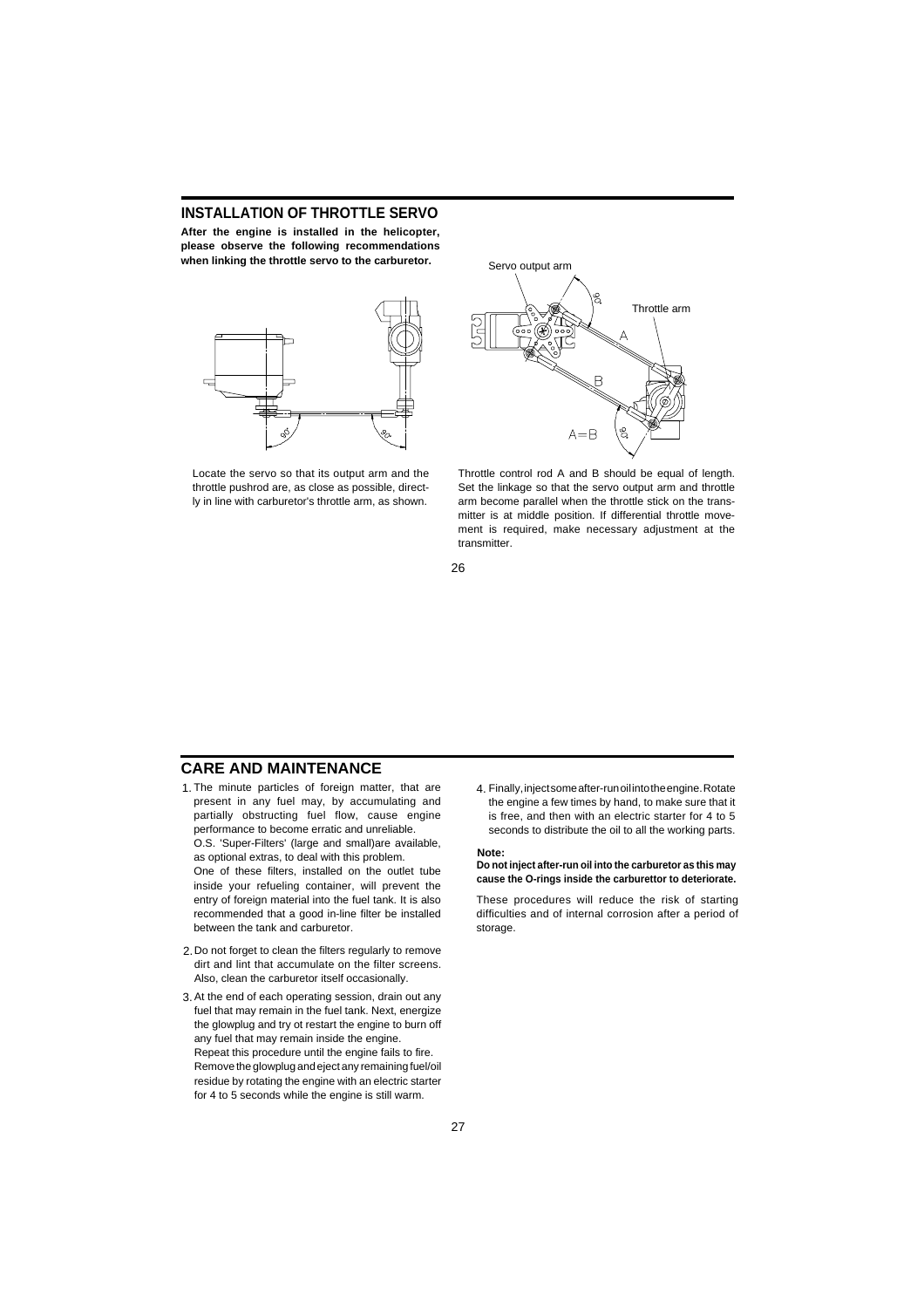| <b>TROUBLE SHOOTING</b>                                                     | Symptom                                                                               |  |
|-----------------------------------------------------------------------------|---------------------------------------------------------------------------------------|--|
|                                                                             | Engine fails to fire.                                                                 |  |
| Cause                                                                       | <b>Corrective action</b>                                                              |  |
| Fuel tank is empty.<br>Fuel not reaching the engine.                        | Fill the tank with fuel and repeat<br>Priming procedure.                              |  |
| Glowplug element is burnt out.<br>Glowplug battery discharged               | Replace glowplug.<br>Recharge or replace the battery.                                 |  |
| Clogged fuel filter<br>Silencer inside is dirty.                            | Clean or replace fuel filter.<br>Clean inside silencer.                               |  |
| Over priming                                                                | Remove glowplug and pump excess fuel.                                                 |  |
| Fuel tubing is disconnected.<br>Fuel tubing is kinked, split or has a hole. | Connect fuel tubing securely.<br>Check the tubing carefully and replace if necessary. |  |
| Incorrect carburetor settings                                               | Return the needle valve<br>and mixture control valve to basic position.               |  |
| Incorrect servo linkage                                                     | Re-linkage after setting servo at neutral.                                            |  |
| Reverse rotating direction of electric starter.                             | Mare sure it rotates counter clockwise seen<br>from crankshaft side.                  |  |

| <b>Symptom</b>                                   |                                                                        |
|--------------------------------------------------|------------------------------------------------------------------------|
| Engine fires intermittently but does not run.    |                                                                        |
| Cause                                            | <b>Corrective action</b>                                               |
| Insufficient fuel in the tank.                   | Fill the tank with fuel.                                               |
| Deteriorated glowplug                            | Replace glowplug.                                                      |
| Clogged fuel filter<br>Silencer inside is dirty. | Clean or replace fuel filter.<br>Clean inside silencer.                |
| Engine overheated                                | Wait until engine is cooled.                                           |
| Disconnecting plug battery too soon.             | Do not disconnect plug battery and wait until<br>r.p.m. become stable. |
| Air bubbles in fuel                              | Fit O rings to the tank screws to<br>prevent bubbles.                  |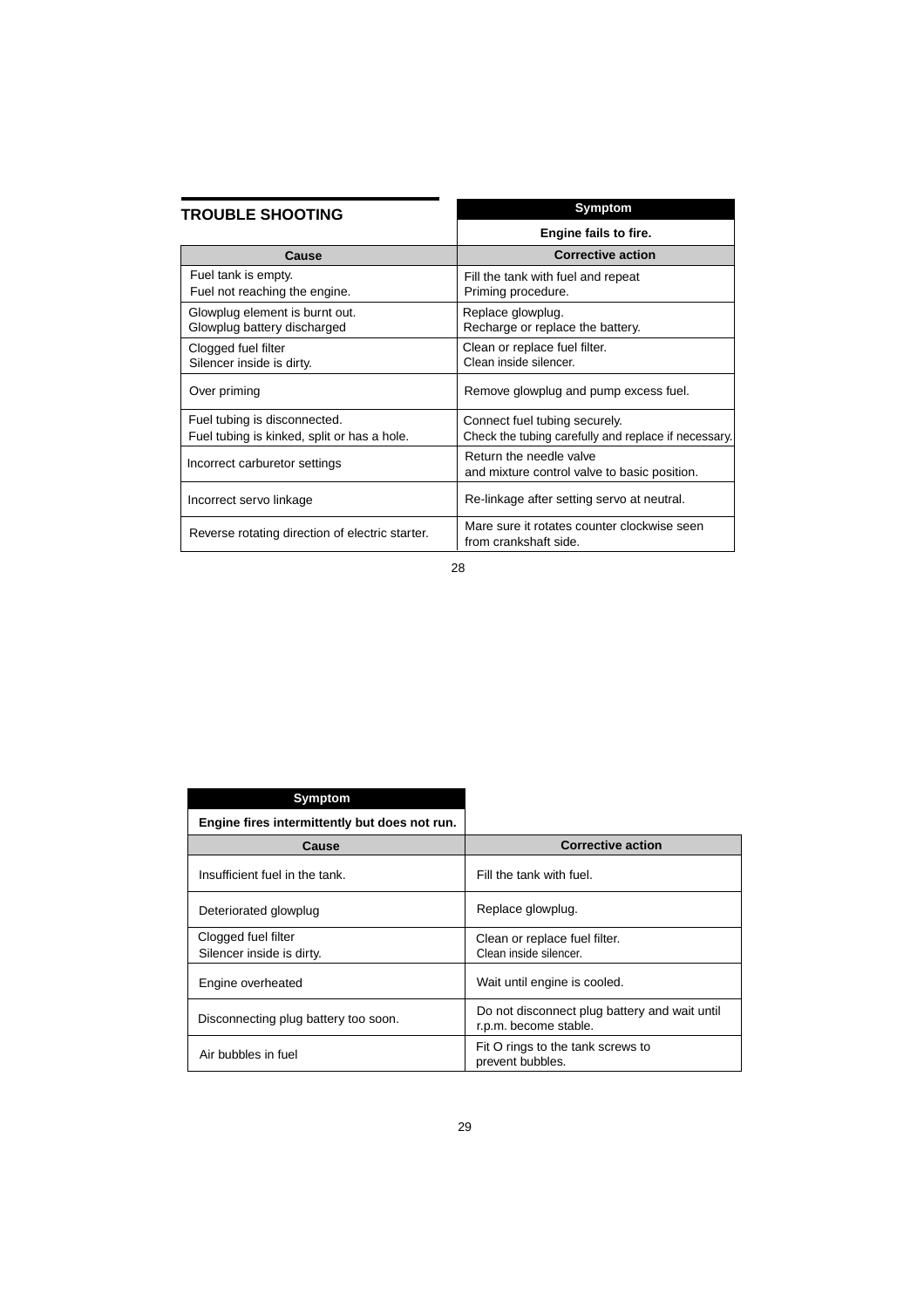| <b>Symptom</b>                                                     |                                                               |
|--------------------------------------------------------------------|---------------------------------------------------------------|
| Unstable idle                                                      |                                                               |
| Cause                                                              | <b>Corrective action</b>                                      |
| Unsuitable glowplug                                                | Use suggested glowplug in the instructions.                   |
| Unsuitable fuel                                                    | Do not use extremely high nitro or low oil fuel.              |
| Silencer is disconnected or has play                               | Install silencer securely.                                    |
| Symptom                                                            |                                                               |
| Not reaching expected peak r.p.m.                                  |                                                               |
| Cause                                                              | <b>Corrective action</b>                                      |
| Insufficient warming up or running-in.                             | Set the needle only after warming up.<br>Complete running-in. |
| Silencer or manifold is not securely connected<br>or disconnected. | Check the connections and secure them.                        |
| Fuel tubing from tank to is split or broken.                       | Replace the tubing.                                           |

| Symptom                            |                                                                              |
|------------------------------------|------------------------------------------------------------------------------|
| Poor response                      |                                                                              |
| Cause                              | <b>Corrective action</b>                                                     |
| Deteriorated glowplug              | Replace glowplug.                                                            |
| Incorrect carburetor settings      | Readjust low r.p.m. range with metering<br>needle and mixture control valve. |
| Inaccurate linkage                 | Recheck the throttle opening against<br>the pith angle.                      |
| Symptom                            |                                                                              |
| Poor r.p.m. drop                   |                                                                              |
| Cause                              | <b>Corrective action</b>                                                     |
| Too much throttle opening at idle. | Lower the throttle trim to adequate position<br>to lower idling r.p.m.       |
|                                    |                                                                              |
| Incorrect carburetor fitting       | Fit carburetor securely.                                                     |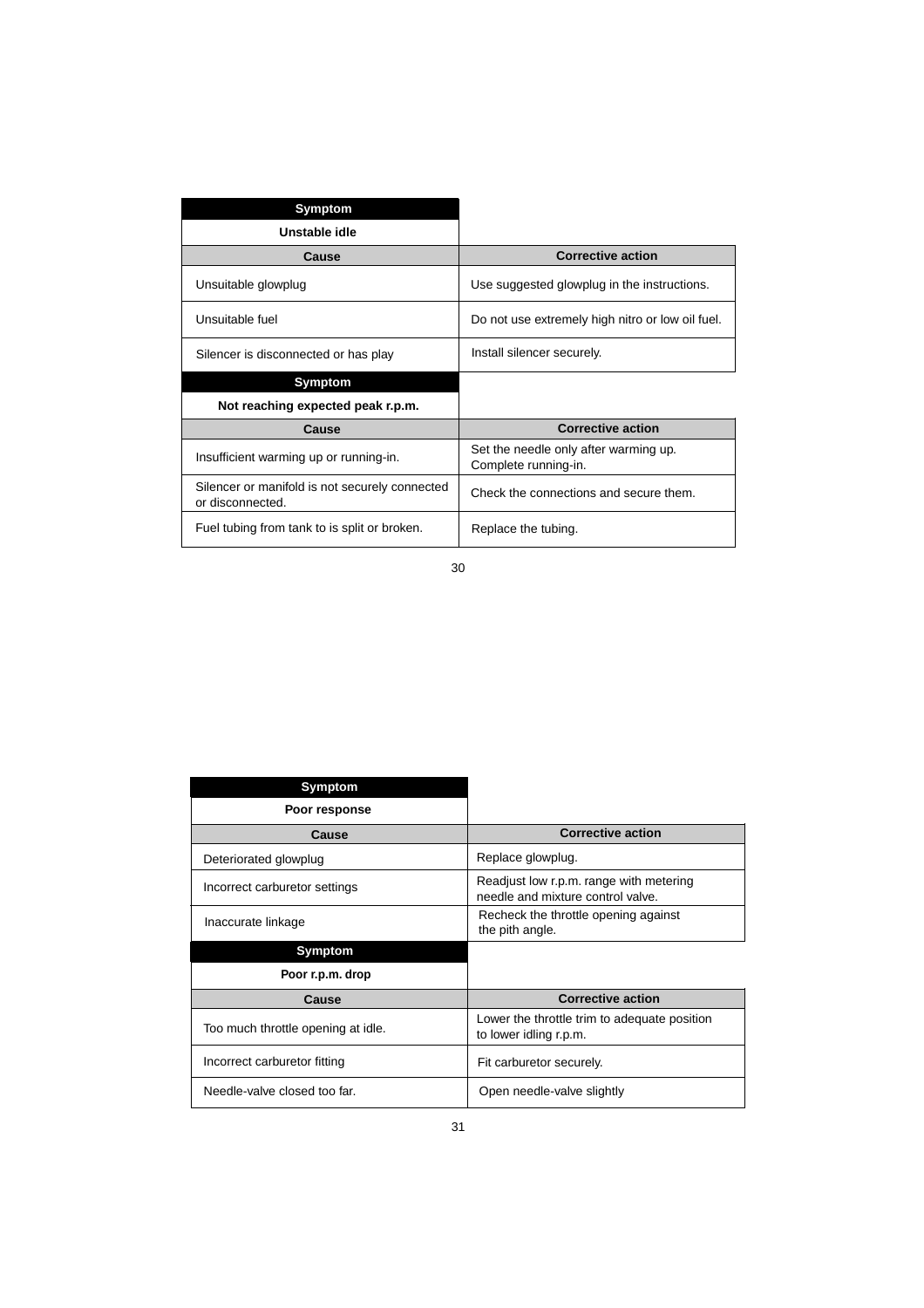

Type of screw C…Cap Screw M…Oval Fillister-Head Screw F…Flat Head Screw N…Round Head Screw S…Set Screw

#### **ENGINE PARTS LIST**

|     | No.            | Code No. | <b>Description</b>              |
|-----|----------------|----------|---------------------------------|
|     | 1              | 25204200 | Hyper Head                      |
|     | 2              | 25203100 | <b>Cylinder Liner</b>           |
|     | 3              | 25303400 | Piston Ring                     |
|     | 4              | 25203200 | Piston                          |
|     | 5              | 25206000 | Piston Pin                      |
|     | 6              | 25217000 | Piston Pin Retainer (2pcs.)     |
|     | $\overline{7}$ | 25205000 | <b>Connecting Rod</b>           |
|     | 8              | 29083020 | Carburetor Complete (Type 60LH) |
|     | 9              | 23210007 | Propeller Nut                   |
|     | 10             | 46120000 | <b>Thrust Washer</b>            |
|     | 11             | 26731002 | Crankshaft Bearing (Front)      |
| ယ္လ | 12             | 23981700 | Carburetor Retainer Assembly    |
|     | 13             | 25201000 | Crankcase                       |
|     | 14             | 26730010 | Crankshaft Bearing (Rear)       |
|     | 15             | 25202000 | Crankshaft                      |
|     | 16             | 25214000 | Gasket Set                      |
|     | 17             | 25207000 | <b>Cover Plate</b>              |
|     | 18             | 25613000 | <b>Screw Set</b>                |
|     |                | 71608001 | Glow Plug No.8                  |

The specifications are subject to alteration for improvement without notice.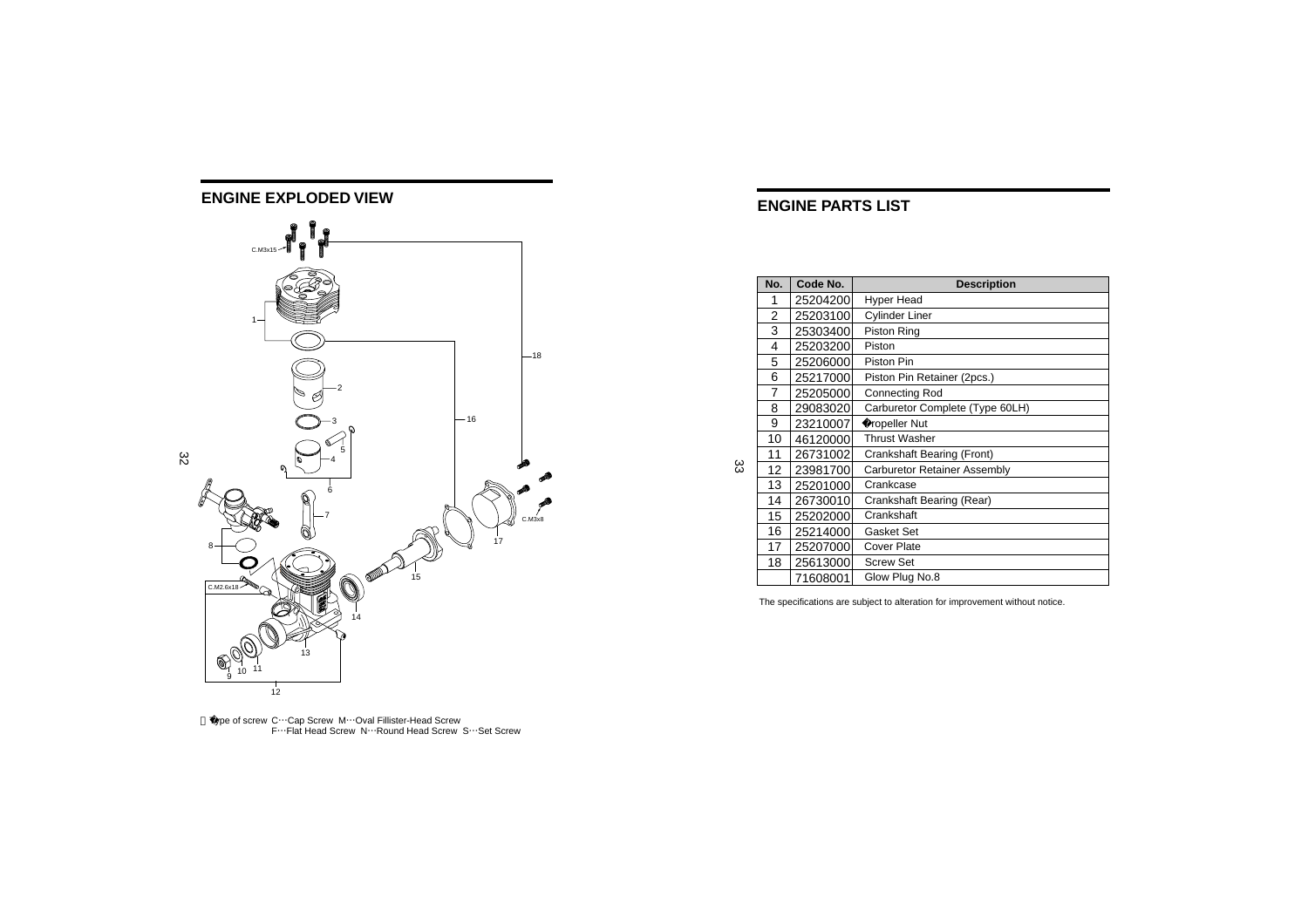

# **CARBURETOR PARTS LIST**

| No.     | Code No. | <b>Description</b>                     |
|---------|----------|----------------------------------------|
| 1       | 27381410 | <b>Throttle Lever Assembly</b>         |
| $1 - 1$ | 22826131 | <b>Throttle Lever Retaining Screw</b>  |
| 2       | 29083200 | <b>Carburetor Rotor</b>                |
| 3       | 29083600 | Mixture Control Valve Assembly         |
| $3 - 1$ | 27881810 | "O" Ring (L) (2pcs.)                   |
| $3 - 2$ | 27881800 | "O" Ring (S) (2pcs.)                   |
| $3-3$   | 27881820 | "O" Ring (L) (2pcs.)                   |
| 4       | 45581820 | <b>Rotor Guide Screw</b>               |
| 5       | 29083110 | Carburetor Body                        |
| 6       | 22681953 | Fuel Inlet (No.1)                      |
| 7       | 27881330 | <b>Mixture Control Screw</b>           |
| 8       | 27681340 | Mixture Control Valve Stopper Assembly |
| 9       | 27981900 | Needle Valve Assembly                  |
| $9 - 1$ | 27981910 | Needle Assembly                        |
| $9 - 2$ | 24981837 | "O" Ring (2pcs.)                       |
| $9 - 3$ | 27381940 | Needle Valve Holder Assembly           |
| $9 - 4$ | 26711305 | <b>Ratchet Spring</b>                  |
| 10      | 29015019 | <b>Carburetor Rubber Gasket</b>        |
| 11      | 23818190 | <b>Carburetor Sealing Washer</b>       |

The specifications are subject to alteration for improvement without notice.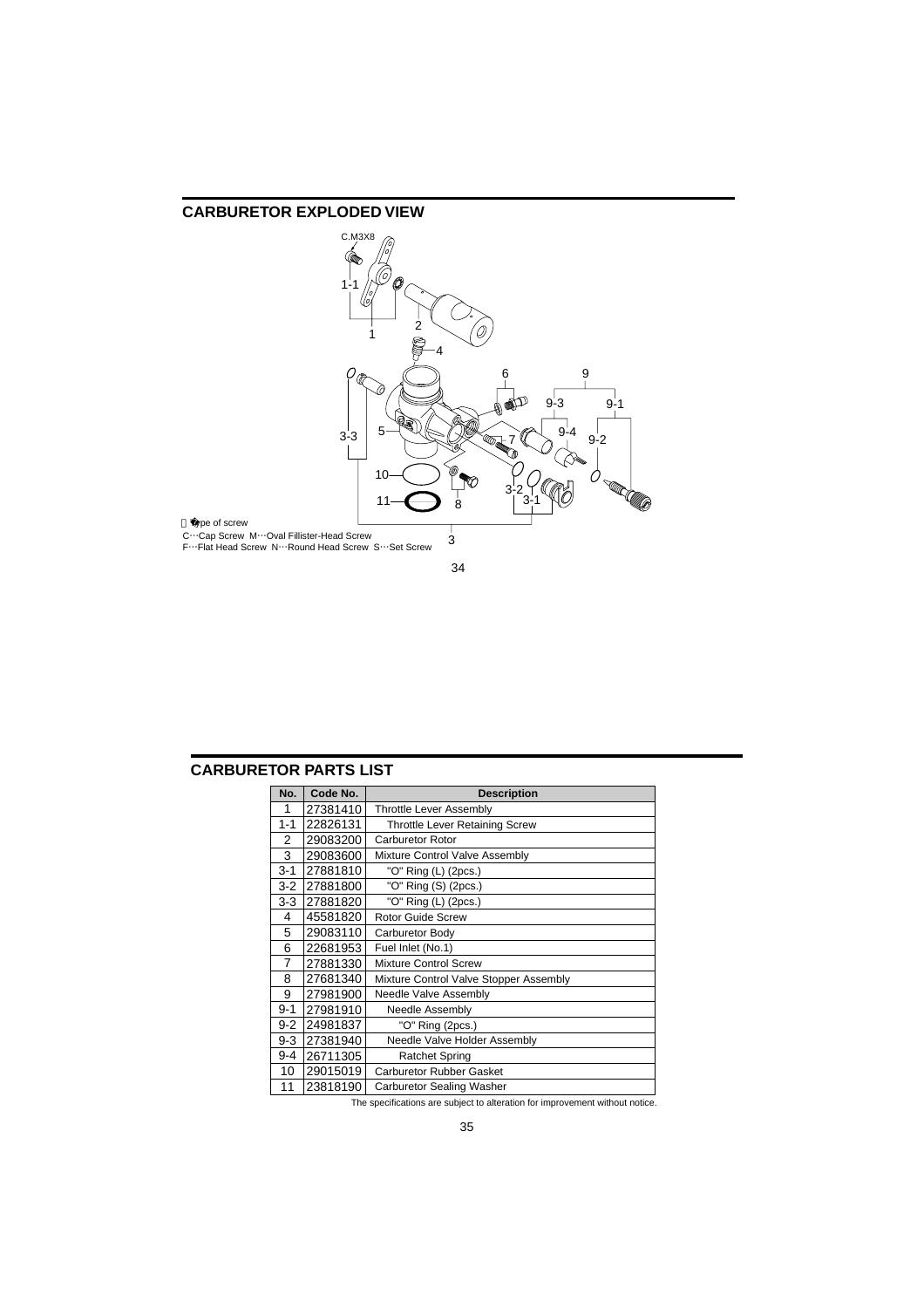